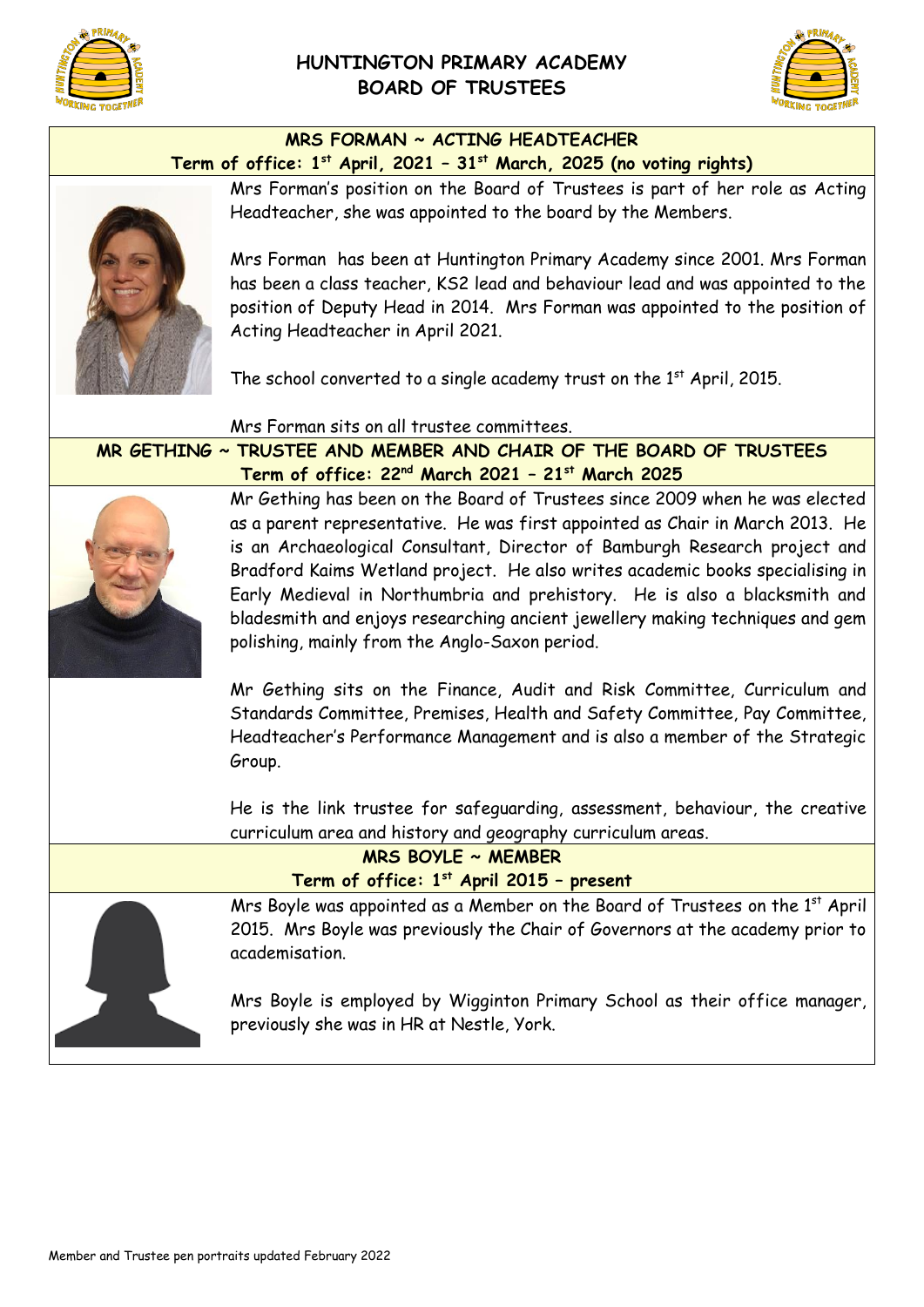#### **MR WALTERS ~ MEMBER Term of office: 1st January 2019 – present**



Mr Walters was appointed as a Member on the Board of Trustees on the 1st January 2019. Mr Walters was previously a Trustee on the Board from 2012.

Mr Walters is a trained lawyer, and more recently he has set up two charities which employ full time staff. He enjoys playing squash, golf, running and cycling.

#### **MR GALBRAITH ~ MEMBER Term of office: 19th November 2019 - present**



Mr Galbraith was appointed as a Member on the Board of Trustees on the 19<sup>th</sup> November, 2019. Mr Galbraith studied at Harrow and later at Northumbria University. He has 4 years experience in insurance whilst working in London and has run two business ventures. Mr Galbraith is now running a business in York.

He is a qualified ski instructor, enjoys country pursuits/farming, theatre and music.

#### **MRS JOBLING ~ MEMBER Term of office: 19th November 2019 - present**



Mrs Jobling was appointed as a Member on the Board of Trustees on the 19<sup>th</sup> November, 2019. Mrs Jobling is a retired primary school teacher and a Parish Councillor for Huntington Parish Council.

She is also a trustee at Huntington Memorial Hall, the chairperson at Orchard Park Community Centre, a committee member of FOHSY – fundraising group of Huntington School. She enjoys caring and spending time with her granddaughters and organising events.

# **MRS LEGGE ~ TRUSTEE**

**Term of office: 2nd December 2021 - 1 st December 2025**



Mrs Legge has been on the Board of Trustees since December 2013 and previously served as a governor for 12 years whilst her children were at the school. Mrs Legge is Head of HR at Stem Ltd at the University of York. Mrs Legge enjoys dressmaking and interior design.

Mrs Legge sits on the Finance, Audit and Risk Committee and the Pay Committee.

Mrs Legge is the link trustee for the science curriculum area.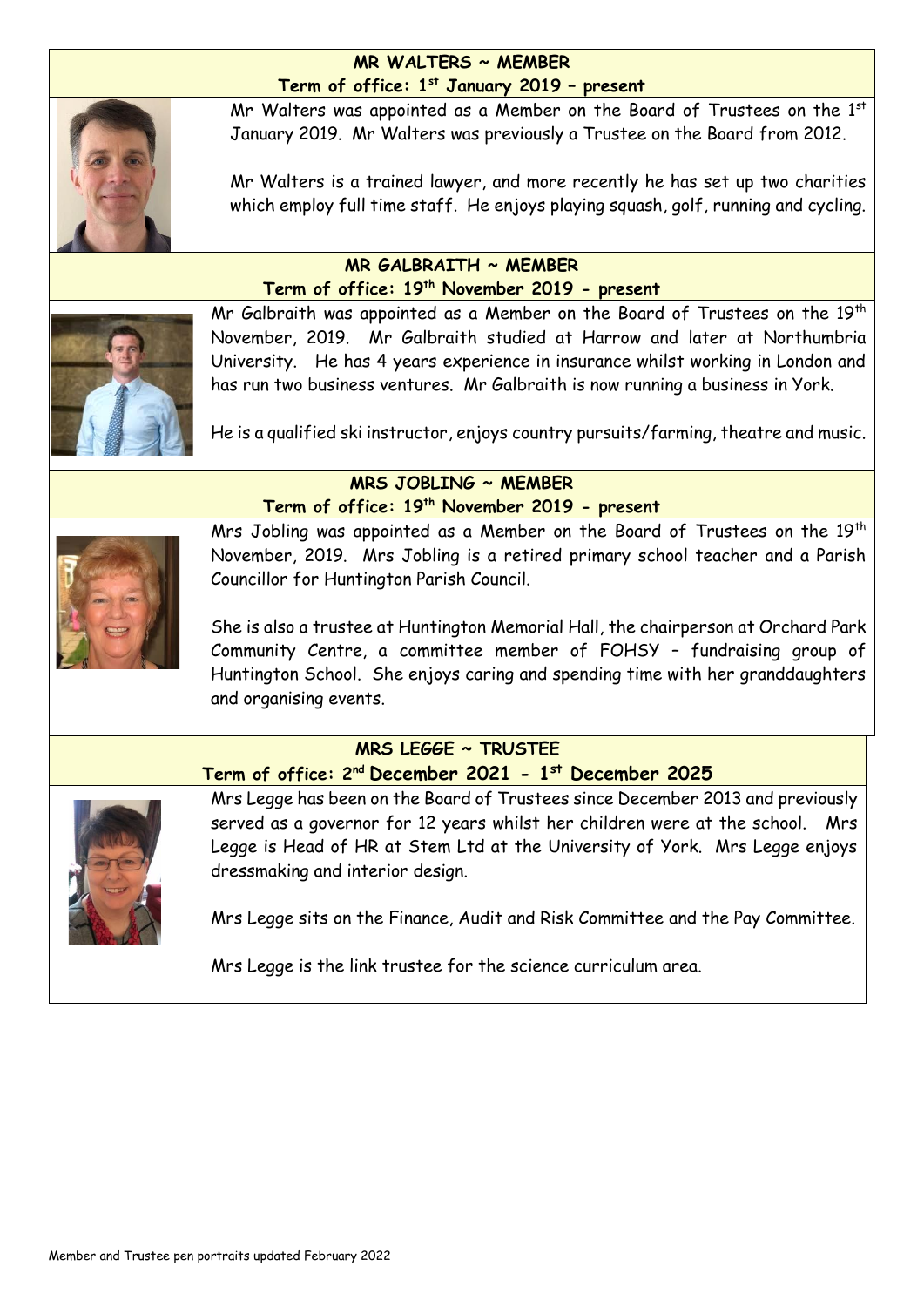#### **MR BOTHAM ~ TRUSTEE AND VICE CHAIR OF THE BOARD OF TRUSTEES Term of office: 1st January 202022 - 31st December 2025**

Mr Botham was first appointed to the Board of Trustees in 2006 and has been a Vice Chair for a number of years.

He is a member of the Premises, Health and Safety Committee, Pay Committee, Headteacher's Performance Management and is also a member of the Strategic Group.

He enjoys dining out and spending time with his family and grandchildren.

Mr Botham is the link trustee for maths and assessment.

**MR BINKS ~ TRUSTEE AND VICE CHAIR OF THE BOARD OF TRUSTEES Term of office: 16th September 2020 – 15th September 2024**

Mr Binks is a retired teacher. He was a teacher and pastoral leader for many years and also a head of science. Mr Binks is an examiner and marker for GCSE and A Levels and for the past 19 years has been an Inspector of Schools. He was first appointed to the Board in 2012 and appointed as Vice Chair in July 2018.

Mr Binks sits on the Curriculum and Standards Committee, Pay Committee, Headteacher's Performance Management and is also a member of the Strategic Group. Mr Binks is a qualified rugby and cricket coach and enjoys cookery classes, cycling, sport and travel.

Mr Binks is the link trustee for the English curriculum and teaching and learning.



# **MRS TONG ~ TRUSTEE (ELECTED BY PARENTS) Term of office: 17th October 2020 – 16TH October 2024**

Mrs Tong was elected by the parent body in October 2020. She is a qualified nurse and qualified in advanced clinical practice working at York Teaching Hospital.

She has a wealth of knowledge in healthcare and safeguarding and enjoys spending time with her family and friends and enjoys walking and cycling.

Mrs Tong sits on the Finance, Audit and Risk Committee and the Premises, Health and Safety Committe is the SEND link trustee and the link for modern foreign languages.

# **MR RUSSELL ~ TRUSTEE (ELECTED BY PARENTS) Term of office: 10th November 2018 – 9 th November 2022**



Mr Russell was elected by parents to the Board in November 2014. He is a parent to one child in school and has worked in software engineering and managing IT for the last 20 years. He has travelled extensively with work and visited many countries including Australia, Tasmania, China, Hong Kong and Taiwan.

He enjoys tinkering with electronics, gardening with his son and rock climbing Mr Russell sits on the Curriculum and Standards Committee and the Premises, Health and Safety Committee is the link trustee for the maths curriculum group and the computing curriculum group.